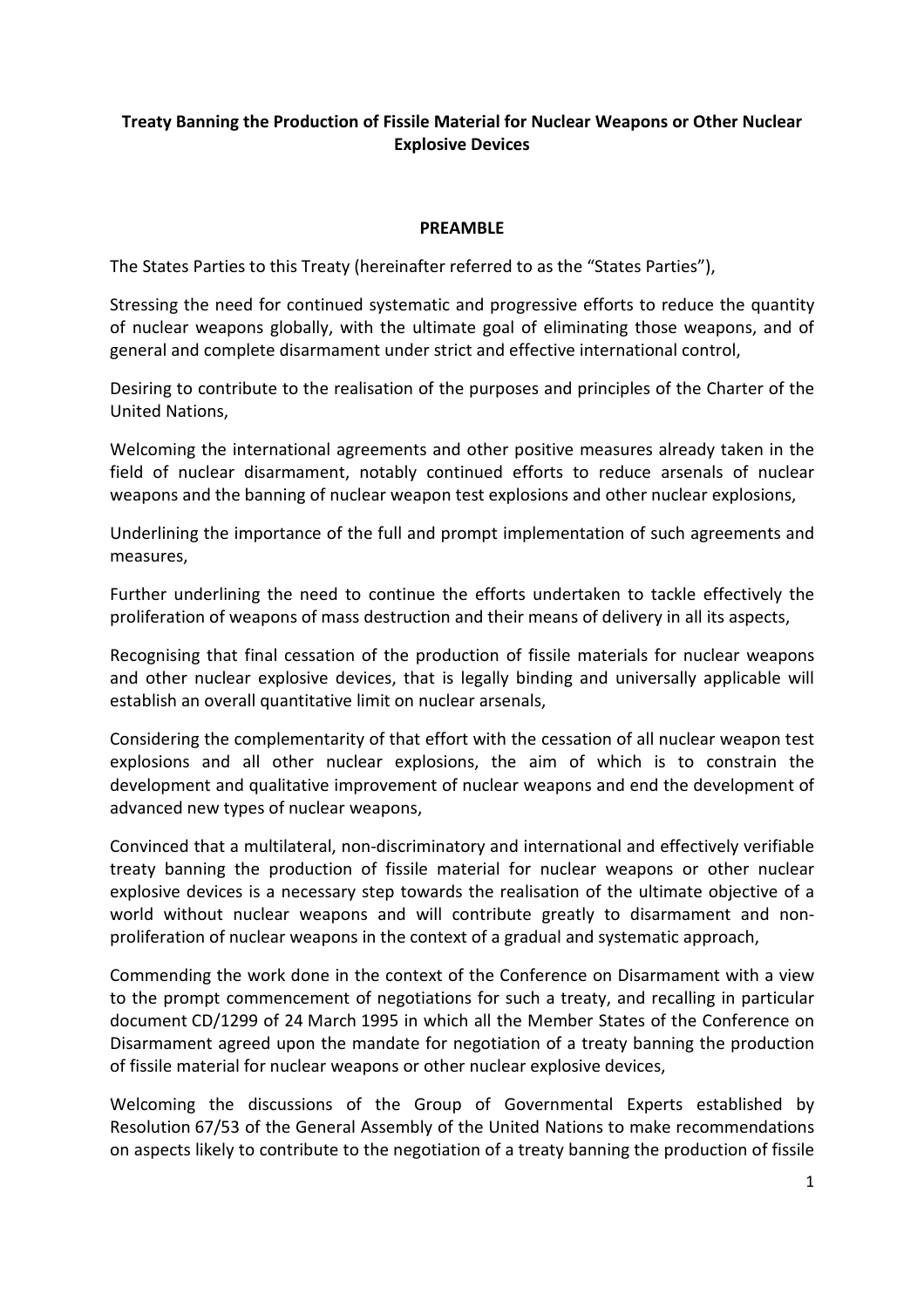material for nuclear weapons or other nuclear explosive devices, and taking note of its recommendations,

Affirming the purpose of attracting the adherence of all States to this Treaty,

Have agreed as follows:

### **ARTICLE 1**

### **Object and purpose of the Treaty**

Each State Party to this Treaty is prohibited, from the date of entry into force of the Treaty for it, from the production of fissile material for nuclear weapons or other nuclear explosive devices.

### **ARTICLE 2**

### **Definitions**

For the purposes of this Treaty:

1. "Fissile material" means:

l

- a) Uranium enriched to 20% or more in isotope 235 or 233;
- b) Separated plutonium containing less than 80% of isotope 238;
- c) Any unirradiated material containing the materials defined in a) or b).

2. "Production of fissile material" means:

- a) Isotopic enrichment of uranium to a level equal to or greater than 20% in U235 or U233;
- b) Separation of the fissile materials defined in paragraph 1 of this Article through operations to reprocess irradiated or unirradiated nuclear fuels.
- 3. "Fissile material production facilities", hereinafter referred to as "production facilities" means:
	- a) Uranium enrichment facilities where production capacities are above a threshold of [XXX];
	- b) Nuclear fuel reprocessing facilities where production capacities are above a threshold of  $[YYY]$ <sup>1</sup>;
- 4. "Closed-down facility" means any facility where production activities have been stopped and from which nuclear materials have been withdrawn, but where production capacities remain intact.

<sup>&</sup>lt;sup>1</sup> The thresholds set out in paragraphs 3(a) and 3(b) shall be defined during treaty negotiations.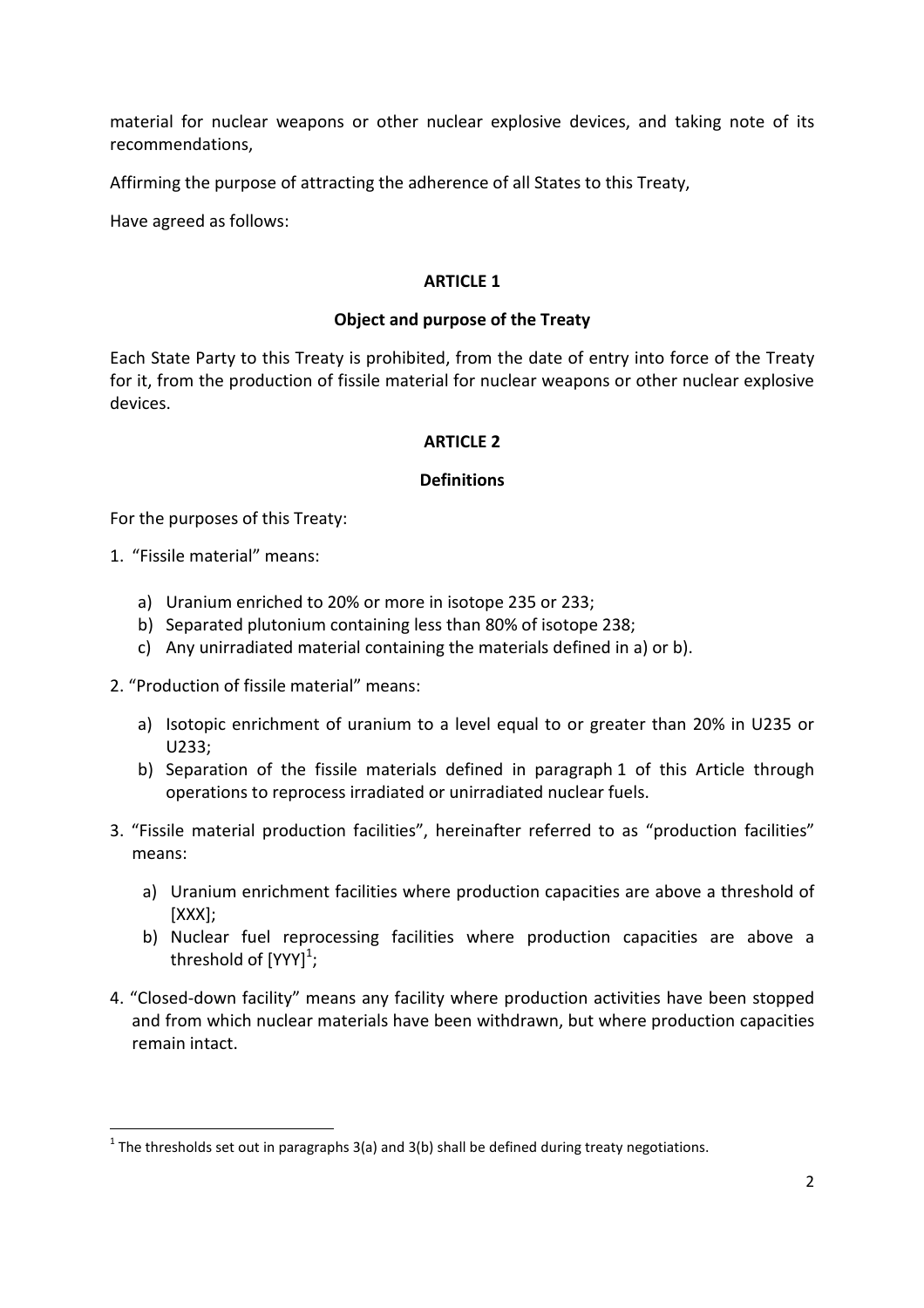- 5. "Decommissioned facility" means any facility where the structures and equipment essential for operation have been withdrawn or disabled for any use whatsoever of the facility (storage, processing or any other use of the facility).
- 6. "Dismantled facility" means any facility having reached the final stage of the decommissioning process through destruction of all equipment.

#### **Basic obligations**

1. Each State Party undertakes, from the date of entry into force of this Treaty for it, to cease all production of fissile material for nuclear weapons or other nuclear explosive devices and to refrain from using the materials produced thereafter for nuclear weapons or other nuclear explosive devices.

The provisions contained in this paragraph are without prejudice to the right of the States Parties to continue producing fissile materials for civilian uses or, in compliance with Article 6, military nuclear activities not prohibited by the Treaty.

- 2. In order to fulfil the commitment made under paragraph 1 of this Article, each State Party undertakes:
	- a) To permanently close-down and, insofar as possible, dismantle its facilities for the production of fissile materials for nuclear weapons or other nuclear explosive devices; or,
	- b) To convert them to civilian uses.
- 3. Each State Party is under the obligation to agree to verification of compliance with its commitments under paragraphs 1 and 2 of this Article, subject to the conditions laid down by Article 5 of this Treaty and in accordance with the procedures detailed in an annex to the Treaty on verification.
- 4. Each State Party undertakes to declare all production facilities, subject to the conditions set out in Article 5.

# **ARTICLE 4**

### **Organization**

### **A. General provisions**

1. The States Parties hereby establish the Organization of the Treaty Banning the Production of Fissile Material for Nuclear Weapons or Other Nuclear Explosive Devices (hereinafter referred to as the "Organization") to achieve the object and purpose of this Treaty, to ensure implementation of its provisions, including those for international verification of compliance with the Treaty, and to provide a forum for consultation and cooperation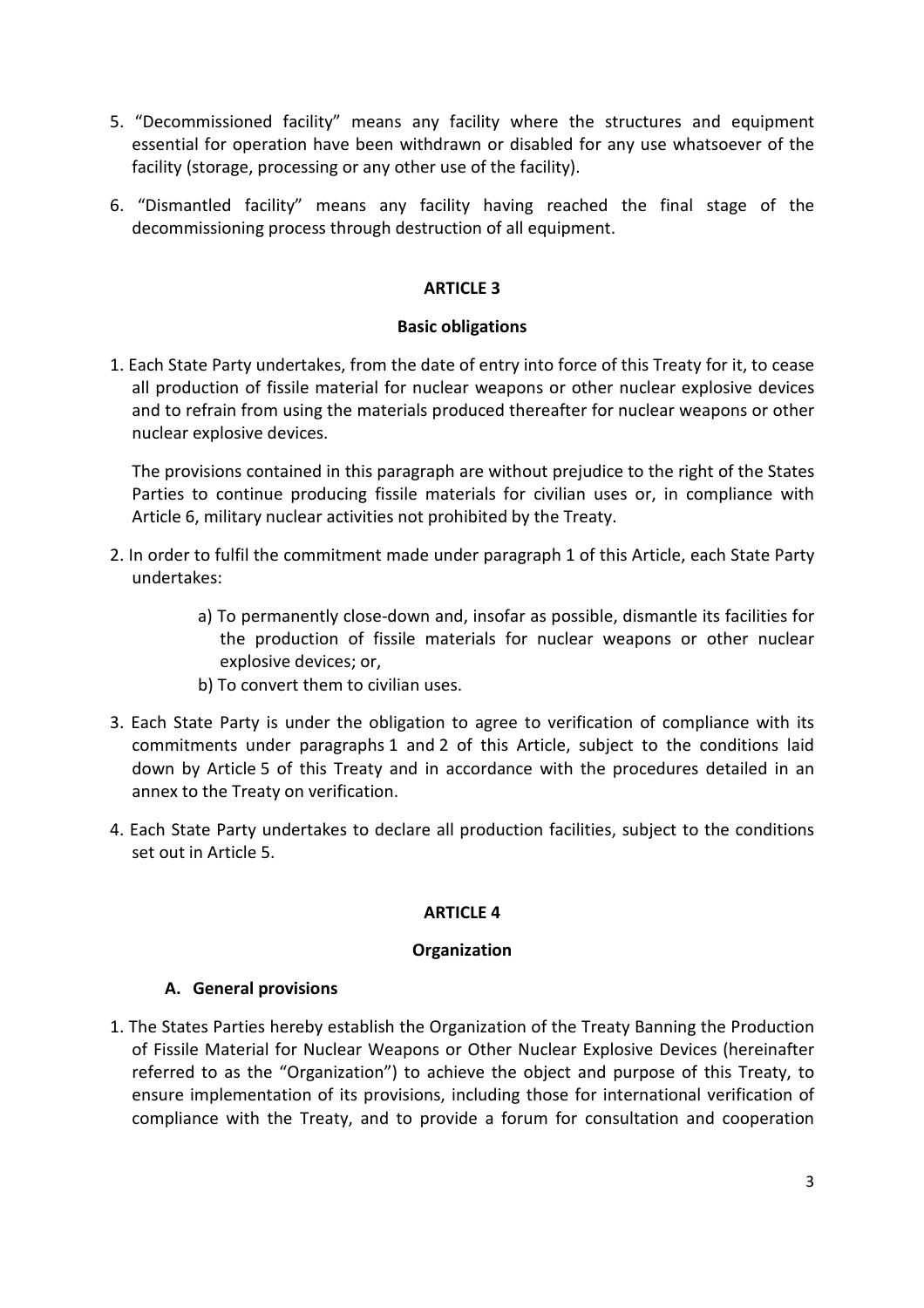among the States Parties. All States Parties shall be members of the Organization. A State Party shall not be deprived of its membership in the Organization.

- 2. There are hereby established as organs of the Organization the Conference of the States Parties, the Executive Council and the Technical Secretariat.
- 3. The Organization shall enjoy on the territory of any State Party such legal capacity and such privileges and immunities as are necessary for the exercise of its functions.

The representatives of the States Parties, and their deputies and advisors, the Director-General and members of staff of the Organization shall enjoy such privileges and immunities as are necessary for the independent exercise of their functions in connection with the Organization.

The legal capacity, privileges and immunities referred to in this Article shall be defined in an annex to this Treaty, in agreements between the Organization and the States Parties and in an agreement between the Organization and the State in which the Organization is seated. The Conference shall consider and approve such agreements in accordance with paragraph 14 of this Article.

4. The costs of the activities of the Organization shall be met biannually by the States Parties in accordance with the United Nations scale of assessments adjusted to take into account differences in membership between the United Nations and the Organization. The budget of the Organization shall comprise two distinct sections, one devoted to administrative and other expenses, and the other to expenses relating to verification.

# **B. The Conference of the States Parties**

- 5. The Conference of the States Parties (hereinafter referred to as "the Conference") shall be composed of all States Parties. Each State Party shall have one representative in the Conference, who may be accompanied by alternates and advisers.
- 6. The first session of the Conference shall be convened by the Depositary not later than 30 days after the entry into force of this Treaty. The Conference shall meet in regular sessions which shall be held every two years unless it decides otherwise.
- 7. Special sessions of the Conference shall be convened:
	- a) When decided by the Conference; or
	- b) When requested by the Executive Council; or
	- c) When requested by any State Party and supported by two-thirds of the States Parties.
- 8. The Conference may also be convened in the form of an Amendment Conference in accordance with Article 11, or in the form of a Review Conference in accordance with paragraph 9 of this Article.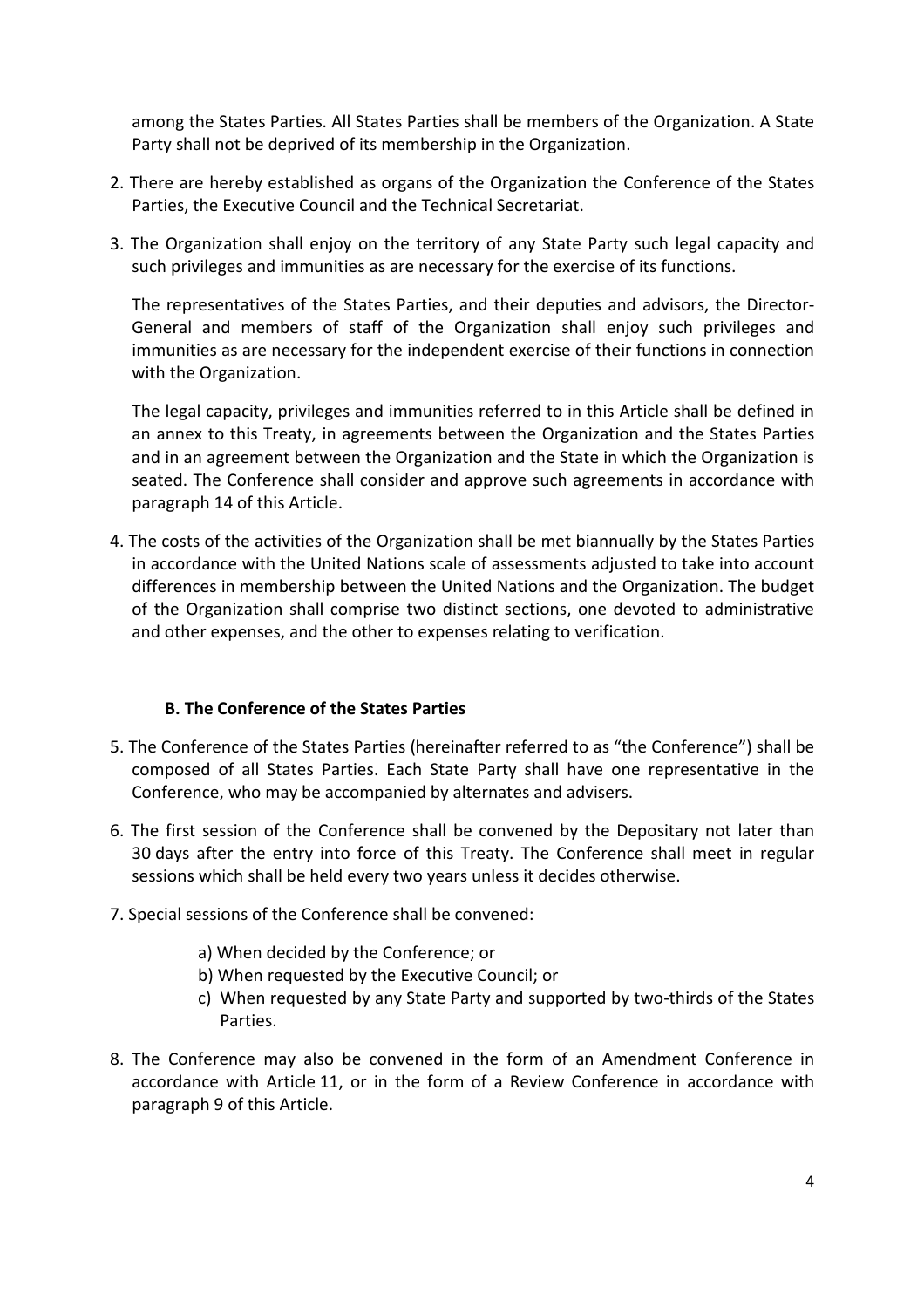- 9. Unless a majority of the States Parties decides otherwise, ten years after the entry into force of this Treaty, a Conference of the States Parties shall be convened in order to review the operation and effectiveness of the Treaty. This review shall take into account any scientific and technological developments relevant to the Treaty. At intervals of ten years thereafter, unless otherwise decided upon, further sessions of the Conference shall be convened with the same objective.
- 10. Each member of the Organization shall have one vote in the Conference.
- 11. The Conference shall take decisions on questions of procedure by a simple majority of the members present and voting. Decisions on matters of substance should be taken as far as possible by consensus. If consensus is not attainable, the Conference shall take the decision by a two-thirds majority of members present and voting.
- 12. The Conference shall be the principal organ of the Organization. In compliance with the provisions of the Treaty, it shall consider and may make recommendations on all questions, matters or issues within the scope of this Treaty, including those relating to the powers and functions of the Executive Council and the Technical Secretariat.
- 13. The Conference shall oversee the implementation of the Treaty and examination of compliance with its provisions, and shall act in order to promote its object and purpose. It shall also oversee the activities of the Executive Council, whose members it shall elect in accordance with paragraph 15 of this Article, and the Technical Secretariat, of which it shall appoint the Director-General, and it may issue guidelines to either of them for the exercise of their functions.
- 14. As part of its functions, the Conference shall examine and approve agreements and arrangements negotiated by the Technical Secretariat with the States Parties, other States and international organizations to be concluded by the Executive Council on behalf of the Organization.

# **C. The Executive Council**

l

- 15. The Executive Council shall consist of  $[ZZZ]^2$  members elected by the Conference. Each State Party shall have the right, in accordance with the principle of rotation, to serve on the Executive Council, whose membership shall reflect an equitable geographical distribution.
- 16. Each member of the Executive Council shall have one vote. Unless otherwise specified in this Treaty, the Executive Council shall take decisions on matters of substance by a twothirds majority of all its members.
- 17. The Executive Council shall be the executive organ of the Organization. It shall be responsible to the Conference. It shall carry out the powers and functions entrusted to it

 $2$  The number of States on the Executive Council shall be determined during Treaty negotiations. For your information, the IAEA Board of Governers has 34 members and the OPCW Executive Council has 41 members.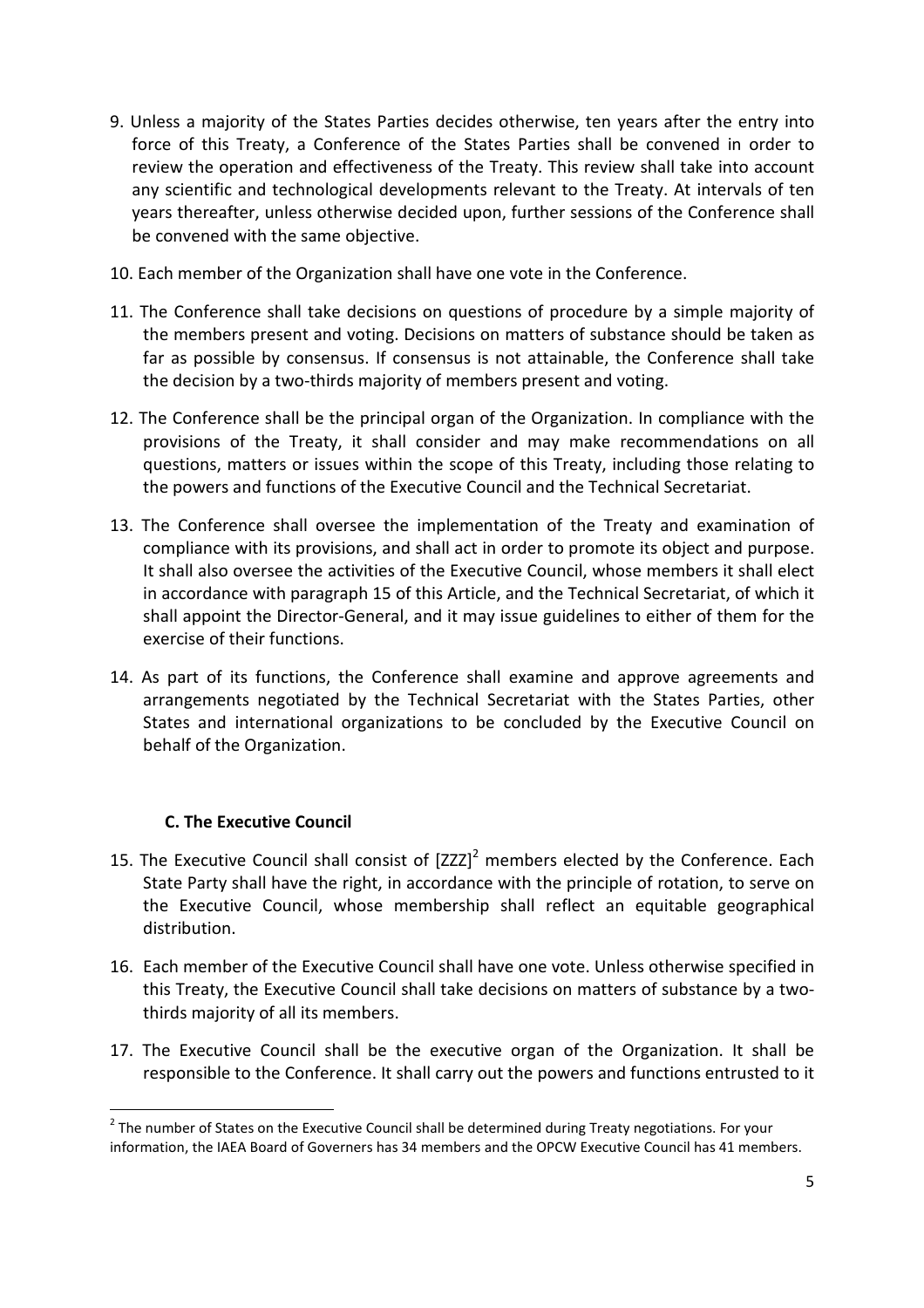under this Treaty. In so doing, it shall act in conformity with the recommendations, decisions and guidelines of the Conference and assure their proper implementation. The Executive Council shall promote the effective implementation of, and compliance with, this Treaty. It shall supervise the activities of the Technical Secretariat.

18. The Executive Council, subject to prior approval by the Conference, is empowered to conclude agreements or arrangements between the Organization and States Parties, other States and international organizations whose activity is relevant to that of the Organization.

### **D. The Technical Secretariat**

- 19. The Technical Secretariat shall assist the States Parties in implementing this Treaty. It shall assist the Conference and the Executive Council in the performance of their functions under the Treaty. It shall carry out the verification functions and other functions entrusted to it under the Treaty as well as those delegated to it by the Conference and the Executive Council in compliance with Treaty provisions.
- 20. The Technical Secretariat shall comprise a Director-General, who shall be its head and chief administrative officer. Staff shall be kept to the minimum necessary for the proper discharge of the responsibilities of the Technical Secretariat.
- 21. The Technical Secretariat shall be established on a provisional basis, subject to the terms and conditions laid down in an annex to this Treaty, from the date of adoption of the Treaty up to its entry into force, in order to begin the negotiation with the International Atomic Energy Agency (IAEA) of a draft cooperation agreement for submission to the Conference at its first session and to the Council at its first meeting.

# **ARTICLE 5**

### **Verification**

- 1. In order to verify compliance with the provisions of this Treaty, a verification regime shall be established with the aims of:
	- a) Certifying the closing-down and, if appropriate, the dismantling or conversion to civilian uses of facilities for the production of fissile material for weapons or other nuclear explosive devices;
	- b) Verifying that fissile material produced after the entry into force of this Treaty in facilities declared under Article 3 of this Treaty and paragraph 4 of this Article is not diverted to nuclear weapons or other nuclear explosive devices;
	- c) Assuring the States Parties that no fissile material is being produced in undeclared facilities.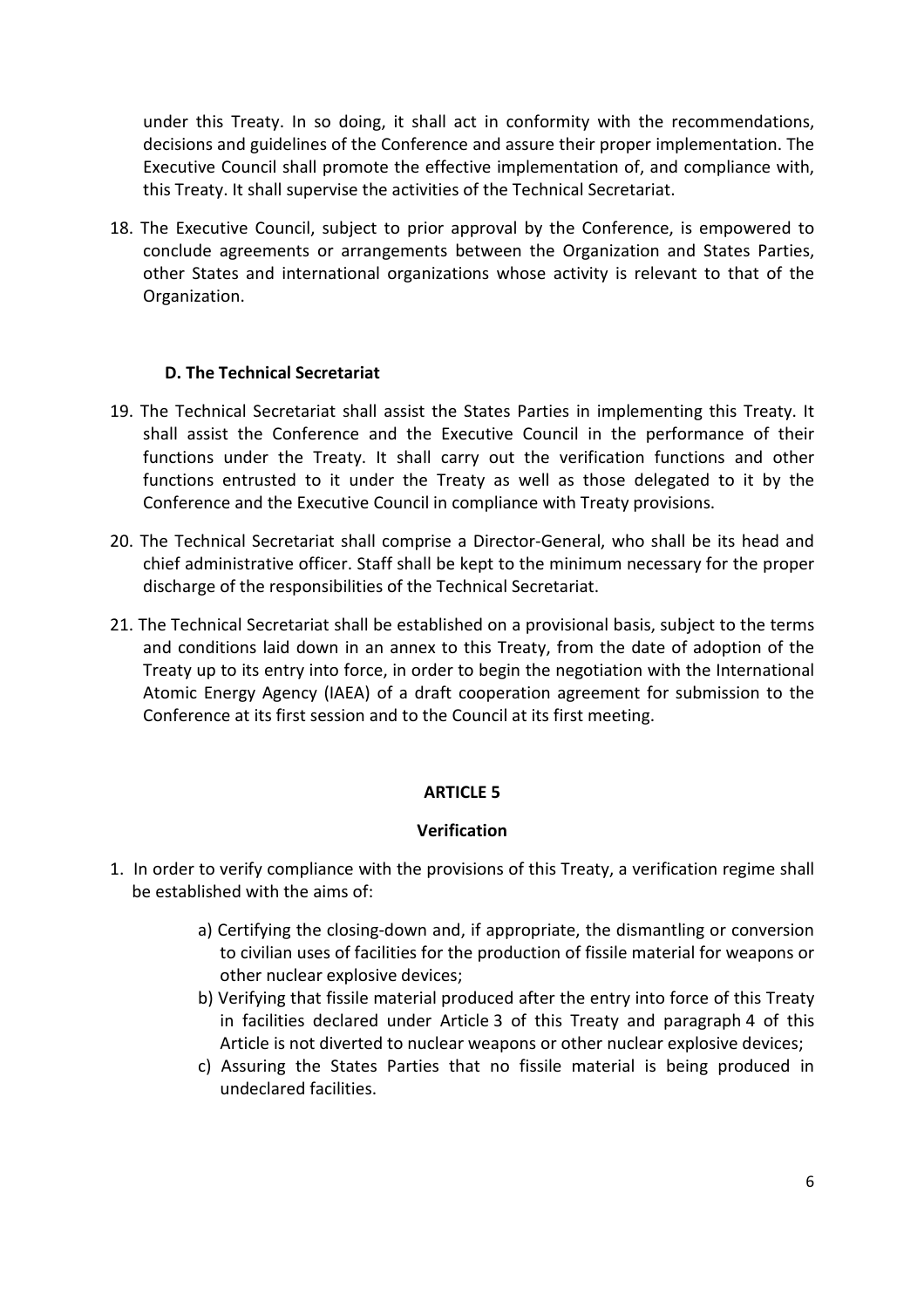- 2. The verification regime shall be based on: a system to verify the accuracy and completeness of declarations made under paragraphs 4 and 5 of this Article, consultation and clarification, and on-site inspections.
- 3. The implementation procedures for this Article are given in an annex on verification.
- 4. Any fissile material production facility shall be subject to the verification regime.

For this purpose, each State Party shall declare all its production facilities. The facilities to be declared under this paragraph are facilities that are operating, as well as any closeddown facility, any decommissioned facility or facility that has been or is being dismantled.

Each State Party shall submit to the Technical Secretariat, within sixty days from the entry into force of this Treaty for it, an initial declaration providing the information listed in the annex on verification to this Treaty. The time-frames and terms for declaration of new production facilities and updating of information provided in the initial declaration are given in the aforementioned annex.

5. All fissile material produced after the entry into force of this Treaty shall be declared to the Technical Secretariat.

For this purpose, each State Party shall submit to the Technical Secretariat an account of the fissile material held in declared facilities.

6. As regards the verification activities to be carried out under this Article and the annex on verification, the Organization shall examine ways to avoid those activities duplicating those provided for by the agreements concluded between the States Parties and the IAEA for the purposes of implementing safeguards.

For this purpose, the Executive Council shall decide to limit verification to measures supplementing those undertaken under the safeguards agreements concluded between the States Parties and the IAEA where it observes that:

- a) The provisions of the safeguards agreement of the State in question are compatible with the corresponding provisions of this Article and of the annex on verification; and
- b) Implementation of the agreement provides a sufficient guarantee of compliance with the relevant provisions of this Treaty;<sup>3</sup> and
- c) The IAEA keeps the Organization fully informed of its verification activities.

For the purposes of the implementation of this Article and the annex on verification, the Organization shall conclude a cooperation agreement with the IAEA.<sup>4</sup>

l

 $3$  The Executive Council may thus decide that the combined, satisfactory implementation of a comprehensive safeguards agreement and additional protocol provides a sufficient guarantee of compliance with the provisions of this Treaty and that it is therefore unnecessary to subject the State Party in question to additional verification.

 $<sup>4</sup>$  This agreement shall also specify the funding by the Organization of the verification activities carried out by</sup> the IAEA in relation with this Treaty.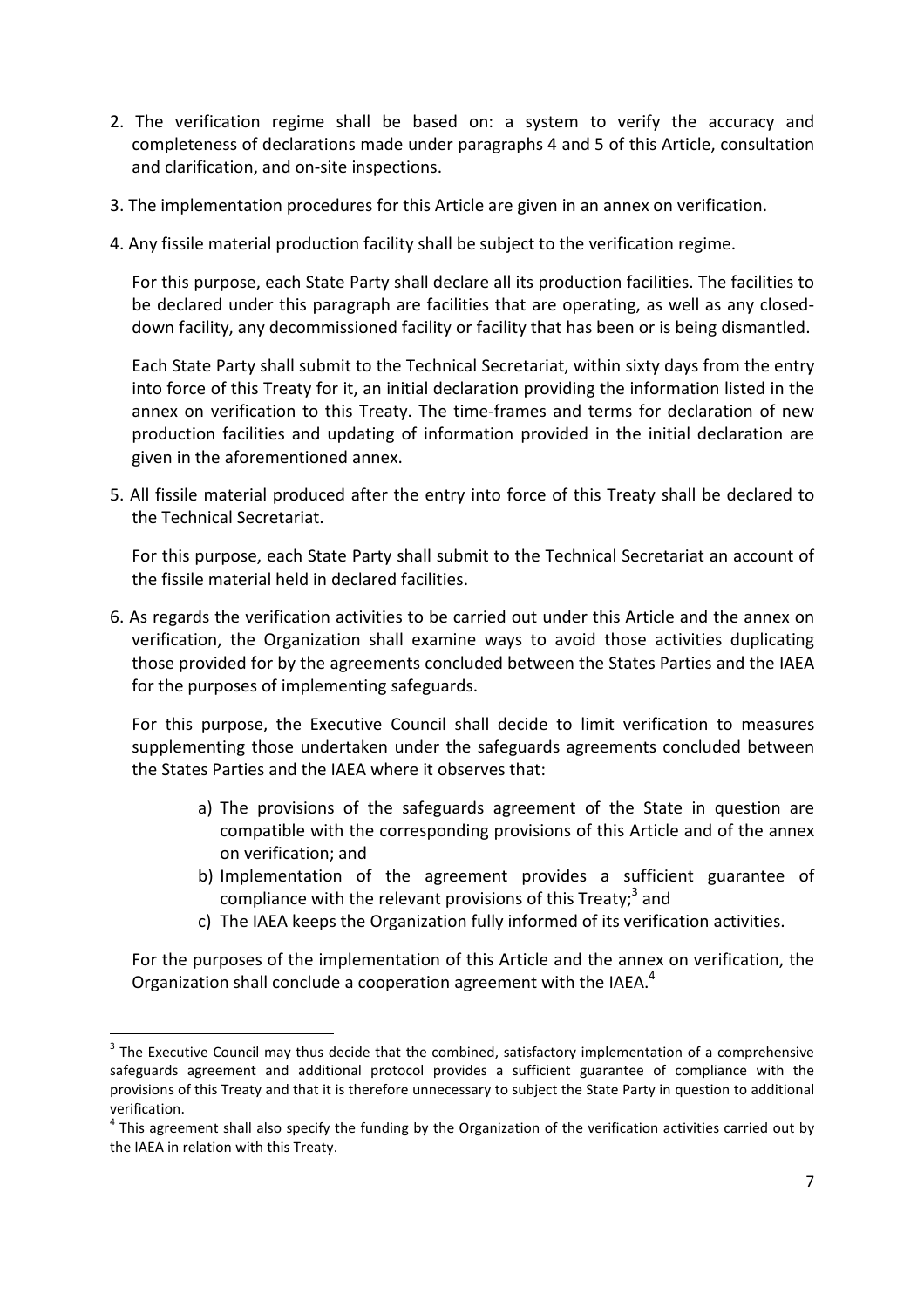- 7. Nothing in paragraph 6 of this Article shall affect the obligation of a State Party to submit to the Technical Secretariat the declarations mentioned in paragraphs 4 and 5 of this Article and in the annex on verification.
- 8. Verification activities shall be based on objective information, limited to the subject of this Treaty and carried out in full respect of the sovereignty of the States Parties and in the least intrusive manner possible compatible with achieving their aims with the desired efficiency and time-frame.

Verification activities shall be carried out so as to be compatible with the following requirements:

- a) The need to prevent the transfer or acquisition of information that is sensitive from the point of view of the proliferation of nuclear weapons;
- b) The preservation of the security interests of the States Parties;
- c) The protection of industrial, technological and commercial secrets.
- 9. In the framework of verification activities, each State Party shall have the right to take measures to protect sensitive facilities and prevent disclosure of confidential information and data not related to this Treaty.
- 10. At the request of a State Party, the Technical Secretariat and the State Party concerned shall make arrangements to manage access to all or part of a production facility or any other civilian or military structure to which access is requested for the purposes of verification. These arrangements shall be detailed in specific agreements between the Organization and the State Party in question.
- 11. All desired measures shall be taken by the Organization to protect the confidentiality of all information concerning civilian and military facilities and activities obtained during verification activities.
- 12. Without prejudice to paragraphs 8 to 10 of this Article, each State Party commits to cooperating with the Technical Secretariat. It shall take all the necessary measures, including those specified in the annex on verification, to ensure that the Technical Secretariat can effectively carry out its functions.

### **ARTICLE 6**

### **Unprohibited military nuclear activities**

- 1. Each State Party shall have the right, after the entry into force of this Treaty and without prejudice to its provisions, to continue producing fissile material for military nuclear activities not prohibited by this Treaty.
- 2. Each State Party shall adopt the necessary measures to ensure that the fissile material produced for unprohibited military nuclear activities is used solely for purposes not prohibited by the Treaty. To this end, and to guarantee that its activities are compliant with its obligations under this Treaty, each State Party shall submit to verification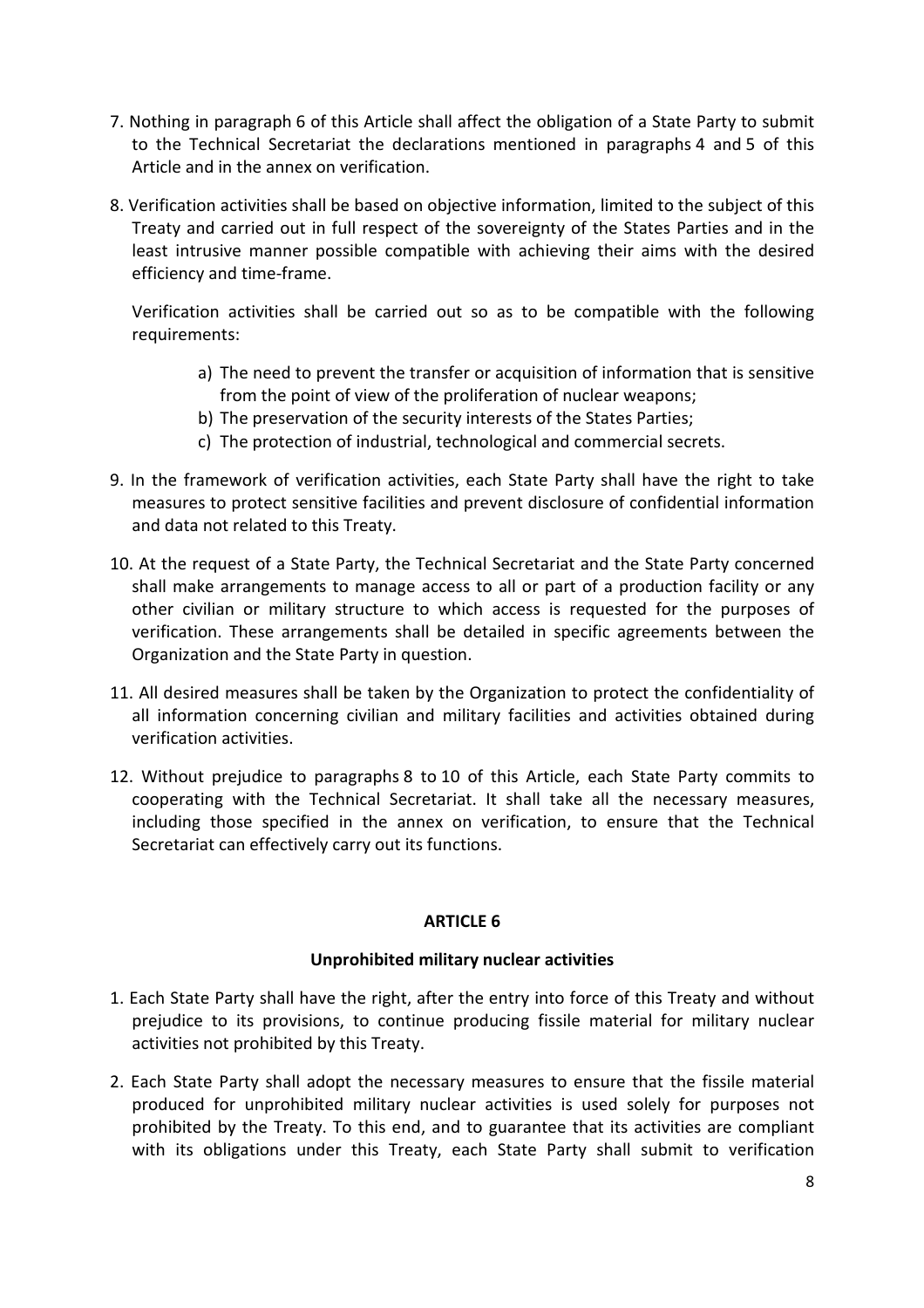measures. Those measures shall be given in a specific protocol on the verification of unprohibited military nuclear activities.

# **ARTICLE 7**

# **National Implementation Measures**

- 1. Each State Party shall, in accordance with its constitutional processes, take all necessary measures to implement its obligations under this Treaty. In particular, it shall take any necessary measures:
	- a) To prohibit natural and legal persons anywhere on its territory or in any other place under its jurisdiction or control from undertaking any activity from which State Parties are prohibited under this Treaty;
	- b) To prohibit, in conformity with international law, natural persons possessing its nationality from undertaking any such activity anywhere.
- 2. Each State Party shall inform the Organization of the measures taken pursuant to this Article.
- 3. In order to fulfil its obligations under the Treaty, each State Party shall designate or set up a National Authority and shall so inform the Organization upon entry into force of the Treaty for it. The National Authority shall serve as the national focal point for liaison with the Organization and with the other States Parties.

# **ARTICLE 8**

# **Specific measures to redress a situation and ensure compliance with this Treaty**

- 1. Each State Party may inform the Technical Secretariat, on the basis of substantiated information, of any situation giving cause for concern with regard to the compliance of another State Party with its basic undertakings under this Treaty. The Secretariat shall examine and assess such matters in the light of all the information available to it as received from the IAEA or other sources.
- 2. Where there is serious concern regarding a State Party's compliance with its basic obligations under this Treaty, the Technical Secretariat and the State Party concerned shall consult together immediately. Following those consultations, the Director-General, on the basis of the information gathered by the Secretariat, may request the State Party concerned, independently of any recourse to dispute settlement procedures, to provide clarifications or take promptly any other measures that may be necessary to clarify the situation and facilitate its resolution. The Director-General shall inform the Executive Council accordingly.

The provisions in the preceding paragraph shall apply in all cases of serious concern felt by the Technical Secretariat, whether such concern has arisen from information received from a State Party and evaluated in accordance with paragraph 1, or in connection with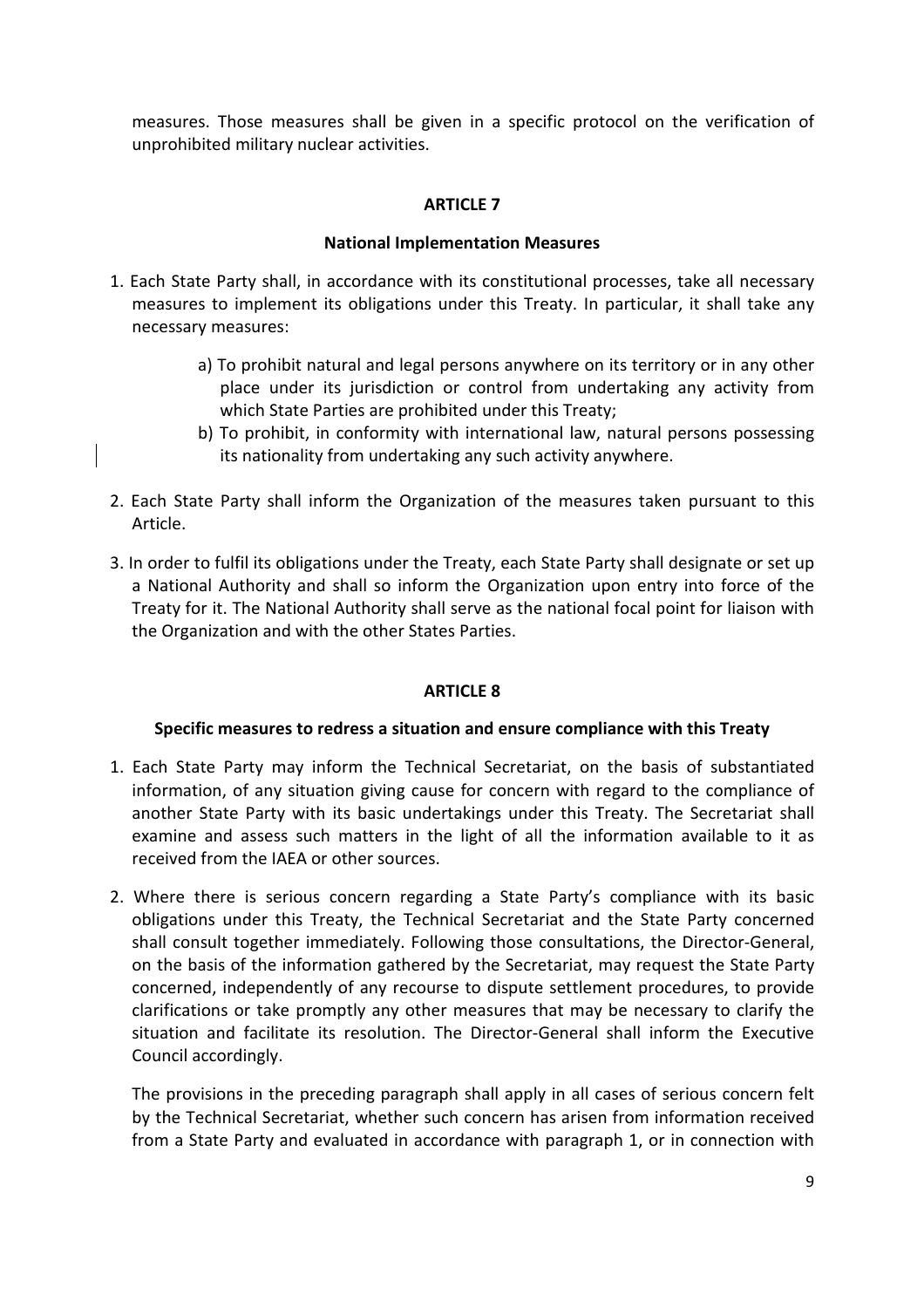the verification activities provided for by Article 5 of the Treaty and the annex on verification.

- 3. The State Party concerned shall provide clarifications promptly to the Director-General.
- 4. In the absence of any response from the State Party concerned or in the event that the clarifications provided fail to clarify the situation, the Director-General may initiate a challenge inspection or any other particular measure he may deem to be necessary to clarify the situation. He shall at the same time inform accordingly the Executive Council, which may oppose his decision by a three-quarters majority.

The Director-General cannot oppose an explicit request from a State Party for the performance of a challenge inspection on the territory of another State Party unless he or she is able to demonstrate that the request is abusive or frivolous.

- 5. The details of the procedure to be followed in the event of the performance of a challenge inspection in the State Party concerned are defined in the annex on verification.
- 6. The Executive Council, acting in accordance with its powers and functions, shall consider the inspection report and all other relevant documents relating to the situation that it may receive in compliance with the annex on verification, and shall determine whether the Treaty has been violated.
- 7. The Executive Council shall urge the State concerned to put an end forthwith to any violation whose existence is confirmed. It shall bring the issue, including relevant information and conclusions, to the attention of the Security Council of the United Nations and inform the General Assembly of the United Nations.
- 8. The Executive Council, acting in accordance with is powers and functions, may make detailed recommendations to the Conference on appropriate measures within its remit, with a view to redressing the situation and ensuring compliance with this Treaty.
- 9. The Conference, taking into account the recommendations of the Executive Council, shall take the necessary measures, as mentioned in paragraphs 10 and 11 of this Article, to ensure compliance with the provisions of this Treaty and to redress or rectify any situation violating the provisions of this Treaty.
- 10. In cases where a State Party which has been requested by the Conference or the Executive Council to take measures to redress a situation raising issues with regard to its compliance fails to fulfil the request within the specified time, the Conference may decide to restrict or suspend the exercise, by that State, of the rights and privileges it enjoys under this Treaty until such time as the Conference decides otherwise.
- 11. In cases where prejudice to the object and purpose of this Treaty is likely to occur due to non-compliance with the basic obligations established by it, the Conference may recommend collective measures to States Parties in conformity with international law.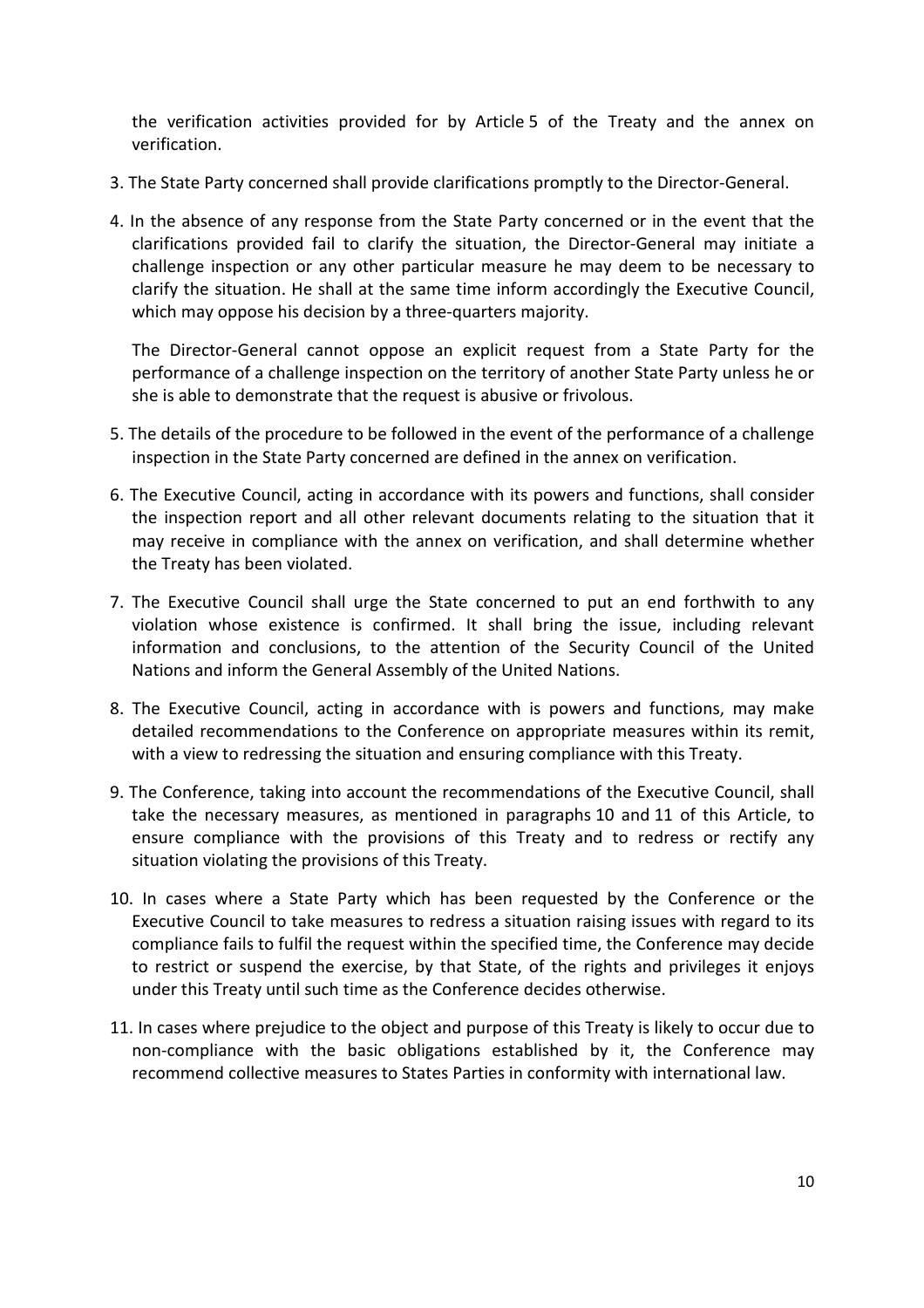### **Transparency and confidence-building measures**

For the purpose of strengthening transparency and confidence, the States Parties concerned:

- 1. commit, upon entry into force of this Treaty for them, to declaring to the Organization the stockpiles of fissile material constituted for civilian uses prior to the entry into force of this Treaty. They shall submit that material to the verification measures provided for by this Treaty in Article 5 and in the annex on verification.
- 2. may, on a voluntary basis, declare to the Organization, upon entry into force of this Treaty for them or at any later date, fissile material produced prior to the entry into force of this Treaty for nuclear weapons or other nuclear explosive devices and which is excess to their defence needs. The States Parties concerned commit to conserving or using the declared material for civilian nuclear activities or military nuclear activities not prohibited by this Treaty only. They shall submit this material for verification under the conditions stipulated in this Treaty or, at the request of the State Party concerned, in specific agreements between it and the Organization.
- 3. are encouraged to provide the Organization with information on fissile material production facilities where production capacities are below the thresholds set out in Article 2 of this Treaty.

# **ARTICLE 10**

# **Settlement of disputes**

- 1. Disputes that may arise concerning the application or the interpretation of this Treaty shall be settled in accordance with the provisions of this Article and in conformity with the provisions of the Charter of the United Nations.
- 2. When a dispute arises between two or more States Parties, or between one or more States Parties and the Organization, relating to the application or interpretation of this Treaty, the Parties concerned shall consult together with a view to the expeditious settlement of the dispute by negotiation or by other peaceful means of the Parties' choice, including recourse to appropriate organs of this Treaty and, by mutual consent, referral to the International Court of Justice in conformity with the Statute of the Court. The States Parties involved shall keep the Executive Council informed of actions being taken.
- 3. The Executive Council may contribute to the settlement of a dispute by whatever means it deems appropriate, including offering its good offices, calling upon the States Parties to a dispute to seek a settlement through a process of their own choice and recommending a time-limit for any agreed procedure.
- 4. The Conference shall consider questions related to disputes raised by States Parties or brought to its attention by the Executive Council.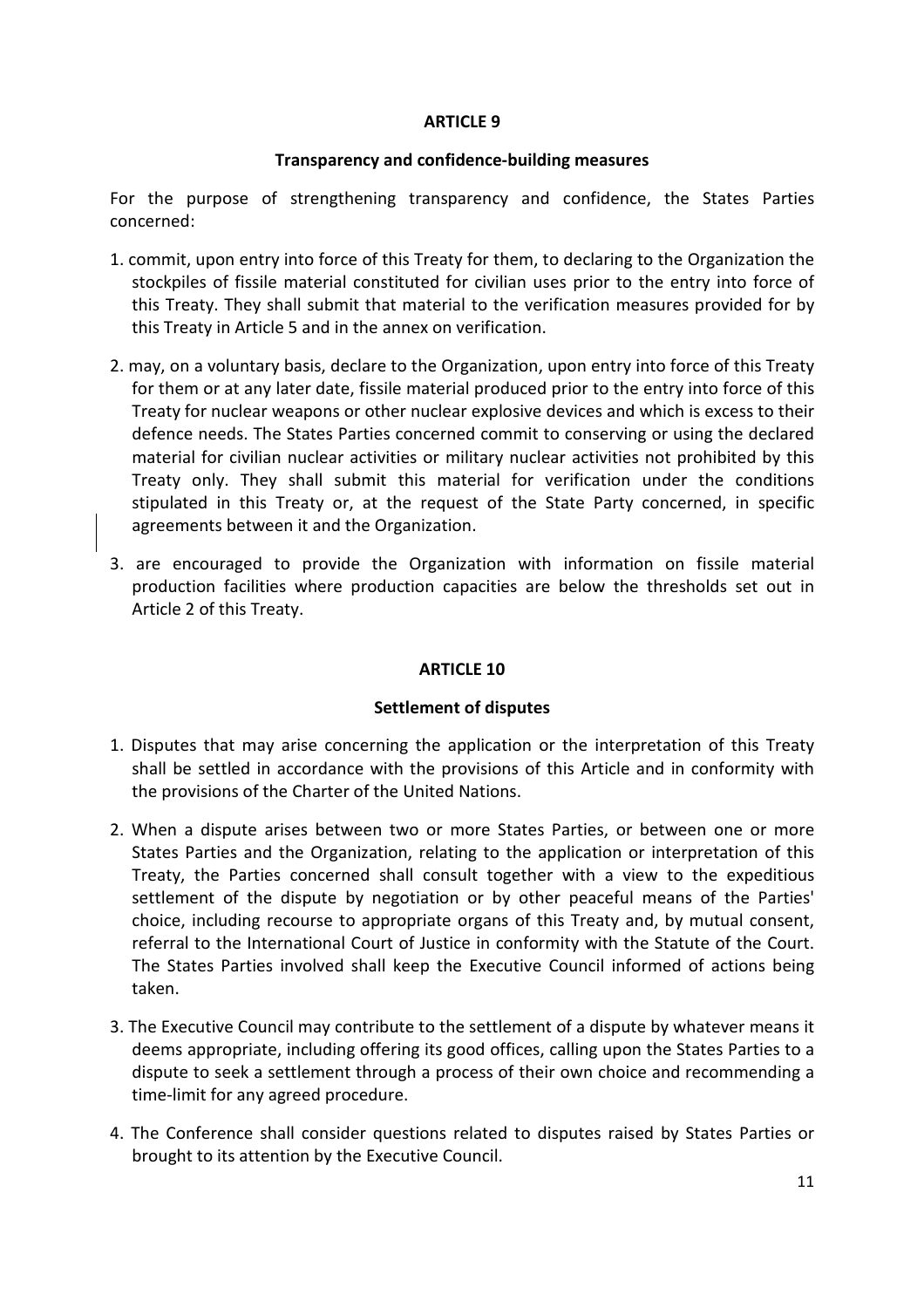- 5. The Conference and the Executive Council are separately empowered, subject to authorisation from the General Assembly of the United Nations, to request the International Court of Justice to give an advisory opinion on any legal question arising within the scope of the activities relating to this Treaty. An agreement between the Organization and the United Nations shall be concluded for this purpose in accordance with Article 4, paragraph 18.
- 6. The provisions of this Article are without prejudice to those of Article 8 of the Treaty.

#### **Amendments**

- 1. At any time after the entry into force of this Treaty, any State Party may propose amendments to the Treaty or to its annexes or protocol.
- 2. The proposed amendment shall be considered and adopted only by an Amendment Conference.
- 3. Any proposal for an amendment shall be communicated to the Director-General, who shall circulate it to all States Parties and the Depositary and seek the views of the States Parties on whether an Amendment Conference should be convened to consider the proposal. If a majority of the States Parties notify the Director-General no later than 30 days after its circulation that they support further consideration of the proposal, the Director-General shall convene an Amendment Conference to which all States Parties shall be invited.
- 4. The Amendment Conference shall be held immediately following a regular session of the Conference unless all States Parties that support the convening of an Amendment Conference request that it be held at an earlier date. An Amendment Conference shall not, under any circumstances, be held less than 60 days after the circulation of the proposed amendment.
- 5. The States Parties shall make every effort to facilitate a consensus on each amendment. If no agreement is reached despite those efforts, the amendment shall be put to a vote as a last resort. It shall be adopted by a positive vote of a majority of all States Parties with no State Party casting a negative vote.
- 6. All amendments adopted in conformity with paragraph 5 shall enter into force for each State Party that has deposited an instrument of acceptance of that amendment 90 days after the majority of the States that were States Parties to the Treaty at the time of the adoption of the amendment have deposited their instruments with the Depositary. It shall enter into force thereafter for all other State Parties 90 days after deposit of the instrument of acceptance of the amendment.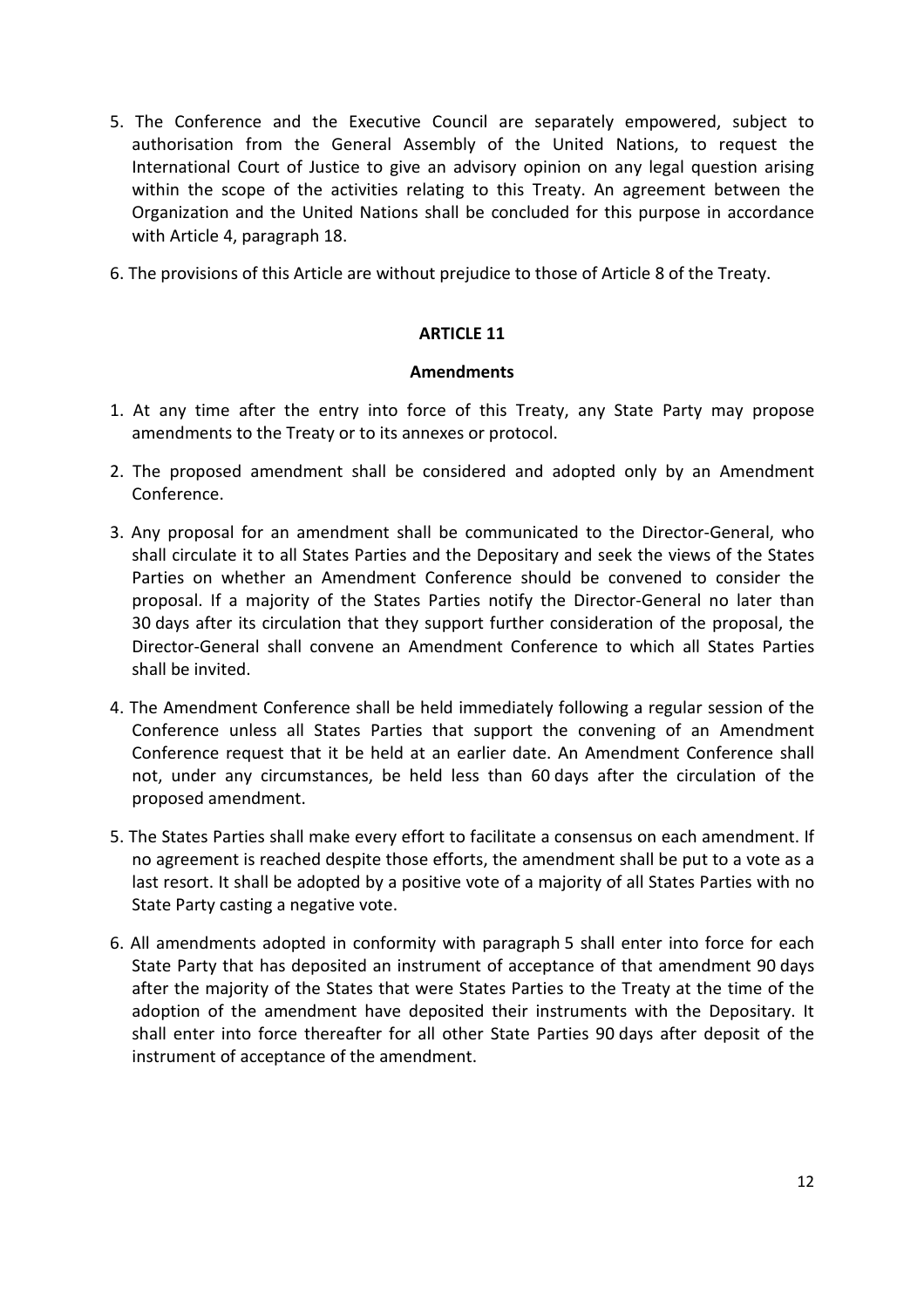### **Entry into force and duration of the Treaty**

- 1. The Treaty shall enter into force on the date of its ratification by the States that have concluded voluntary offer safeguards agreements with the IAEA on the date of its adoption.
- 2. The Treaty shall be of unlimited duration.

### **ARTICLE 13**

### **Signature, ratification, accession**

- 1. This Treaty shall be open to all States for signature before its entry into force.
- 2. This Treaty shall be subject to ratification by States Signatories according to their respective constitutional processes.
- 3. Any State which does not sign this Treaty before its entry into force may accede to it at any time thereafter.

### **ARTICLE 14**

### **Withdrawal**

1. Each State Party shall, in exercising its national sovereignty, have the right to withdraw from this Treaty if it decides that extraordinary events related to the subject matter of the Treaty have jeopardised its supreme interests.

Any State Party intending to withdraw from the Treaty shall give notice of that intention in writing to the Depositary, to the Executive Council, to all States Parties to this Treaty and to the Security Council of the United Nations. Notice of withdrawal shall include a statement of the extraordinary events which the State concerned regards as jeopardising its supreme interests.

Withdrawal shall take effect 180 days from the date of receipt by the Depositary of the aforementioned notice. This time period cannot be shortened in any way by the State Party notifying its intention to withdraw.

- 2. On receipt of the notice of withdrawal, the Executive Council shall mandate the Technical Secretariat to submit to it within three months a report containing its evaluation of the status of the withdrawing State Party's compliance with its obligations under this Treaty.
- 3. On receipt of the notice of withdrawal by the Executive Council, the Technical Secretariat shall convene a special session of the Conference of States Parties within three months to allow the latter to consider the appropriate reaction, individual or collective, to that notice.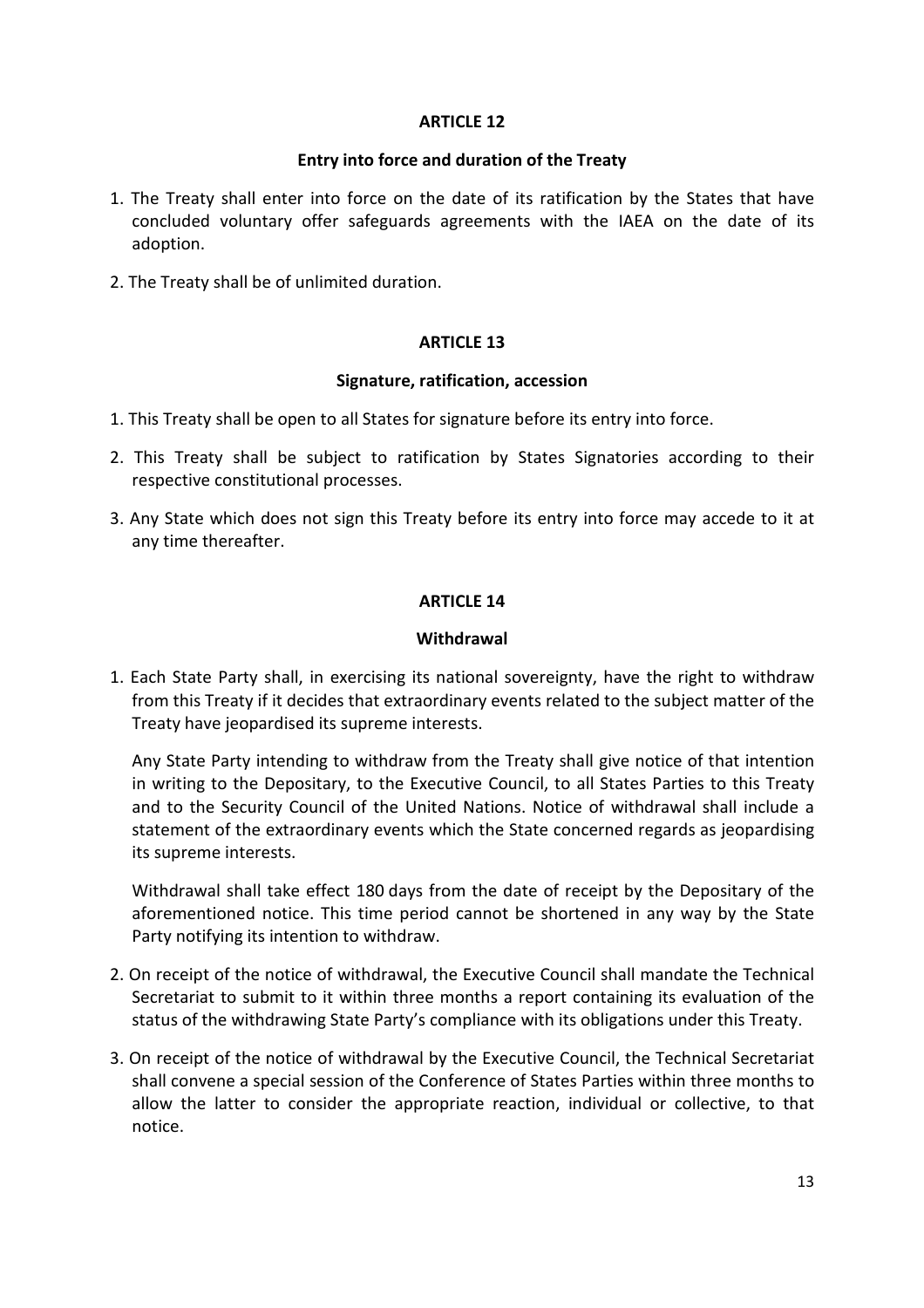- 4. States Parties that are members of the Security Council shall also promptly take all appropriate measures for referral of the matter to the Security Council of the United Nations.
- 5. Withdrawal shall have no effect on any right, obligation or legal position of the withdrawing Party created by the performance of this Treaty prior to the date at which the withdrawal takes effect. The withdrawing State Party shall continue to be liable for any violation of the Treaty committed prior to its withdrawal. All goods, equipment, materials, nuclear materials, technology and facilities transferred prior to the withdrawal and able to be used for purposes prohibited by this Treaty must be used, following withdrawal, exclusively for civilian purposes. The goods, equipment, materials, nuclear materials, technology and facilities referred to in this paragraph shall remain under IAEA safeguards at all times following withdrawal.
- 6. As part of the individual measures for which provision is made in paragraph 3 of this Article, any State Party having transferred prior to withdrawal goods, equipment, materials, nuclear materials, technology and facilities able to be used for purposes prohibited by this Treaty may request their restitution or dismantling. If the State concerned does not make this request, or if restitution and dismantling are not materially possible, the aforementioned goods, equipment, materials, nuclear materials, technology and facilities shall remain under IAEA safeguards at all times following withdrawal, in compliance with paragraph 5 of this Article.

### **Status of the annexes and the protocol**

The annexes of this Treaty and the protocol form an integral part of the Treaty. Any reference to this Treaty includes the annexes and the protocol.

# **ARTICLE 16**

### **Depositary**

- 1. The Secretary-General of the United Nations shall be the Depositary of this Treaty and shall receive signatures, instruments of ratification and instruments of accession.
- 2. The Depositary shall promptly inform all States Signatories and acceding States of the date of each signature, the date of deposit of each instrument of ratification or accession, the date of the entry into force of this Treaty and of any amendments and changes thereto, and the receipt of any other notices.
- 3. The Depositary shall provide duly certified copies of this Treaty to the Governments of the States Signatories and acceding States.
- 4. This Treaty shall be registered by the Depositary pursuant to Article 102 of the Charter of the United Nations.